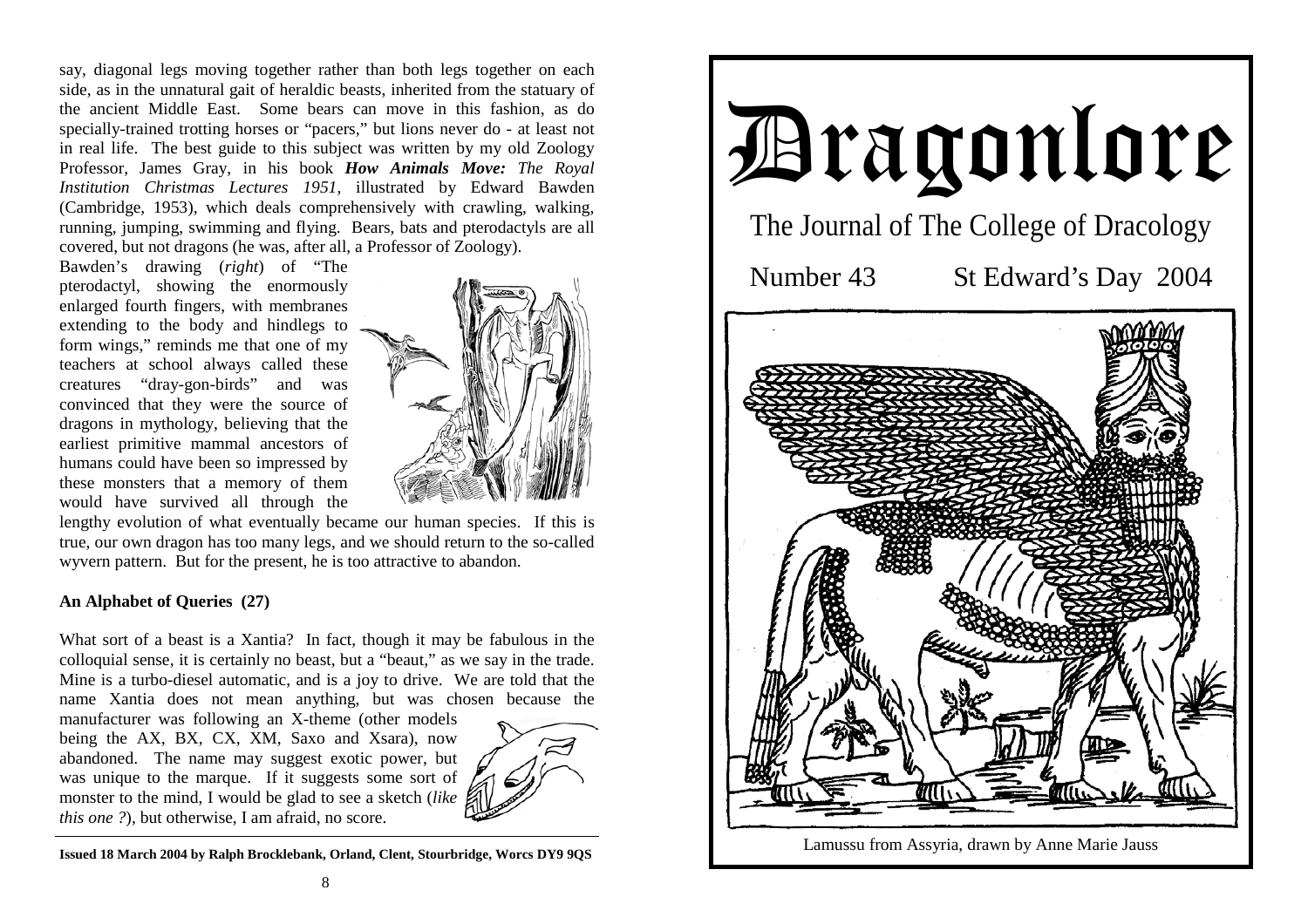## **The College of Dracology for the Study of Fabulous Beasts**

*We welcome new members Joan Jordan and Michael McCarthy.* 

The beast on the cover is taken from a sculpture from Khorsabad in Assyria, dating from the end of the 8th century BC.(*from Lum, 1952*). Called a Lamussu, and used as a gate-guardian, it is generally regarded as a type of Sphinx, and although this one has a bull's body, other similar ones have the body of a lion like the more familiar Egyptian Sphinx. It was used during the second World War as the emblem on the formation sign of the British 10<sup>th</sup> Army (*right, gold on black*), which was stationed in Iraq, and has been called into play again recently to stand on the reverse of the latest Iraq Medal, awarded to those who served in and supported the operations in 2003 known as Operation Telic (*below*). It is now recognized as the appropriate symbol to stand for service in the region once known as Mesopotamia, just as the Sphinx of Gizah stands for service in Egypt, as seen on many regimental cap badges (*see No 2*).



Edward the Martyr, King of the West Saxons, was born in 963, the eldest son of King Edgar the Peaceful (and not to be confused with Edward the Confessor, celebrated on  $13<sup>th</sup>$  October). Under the influence of Bishop Dunstan, he became King of England in 975, but through the intrigues of his stepmother Elfthryth, who wanted her son Ethelred to be king, the antimonastic party brought about his violent death at Corfe on  $18<sup>th</sup>$  March 978, the day on which his martyrdom is now commemorated. His cult as saint and martyr began in 1001, and still stands in the English calendar of saints.

 Although the Saxon kings reigned before heraldry was introduced, the Tudors attributed arms to them all retrospectively. To the Kings of Wessex they assigned a golden dragon or wyvern, on a blue field for the pagan West Saxons, changing to a red ground when they converted to Christianity. It is likely that the Saxons used a dragon or wyvern as an ensign or totem. In the Bayeux Tapestry, some Norman warriors are shown with wyverns decorating their shields, but in the Battle of Hastings it is the Saxons who carry a dragon standard in the form of a wind-sock at the end of a pole, carried aloft in one The Roman alphabet spread all over their empire, and still forms the basis of the alphabets used throughout western Europe, while the Griffin too became a firm favourite, turning up in large numbers in the Bayeux Tapestry, in gothic architecture and book illustrations, and of course in heraldry, where it remains the most popular of fabulous beasts.







*Bayeux Griffin Gothic Bestiary Griffin 16th Century Heraldic Griffin*

**Our very own Dragon**



This pesky crittur, specially drawn for us by Kevin Arkinstall, has come out of hiding, perhaps encouraged by the warmer weather and lighter evenings, and now takes his bow. Compared with the standard heraldic Dragon (as seen on the cover of No 29), it has a longer neck, larger wingspan, and legs moving in the manner of all reptiles and almost all other quadrupeds, that is to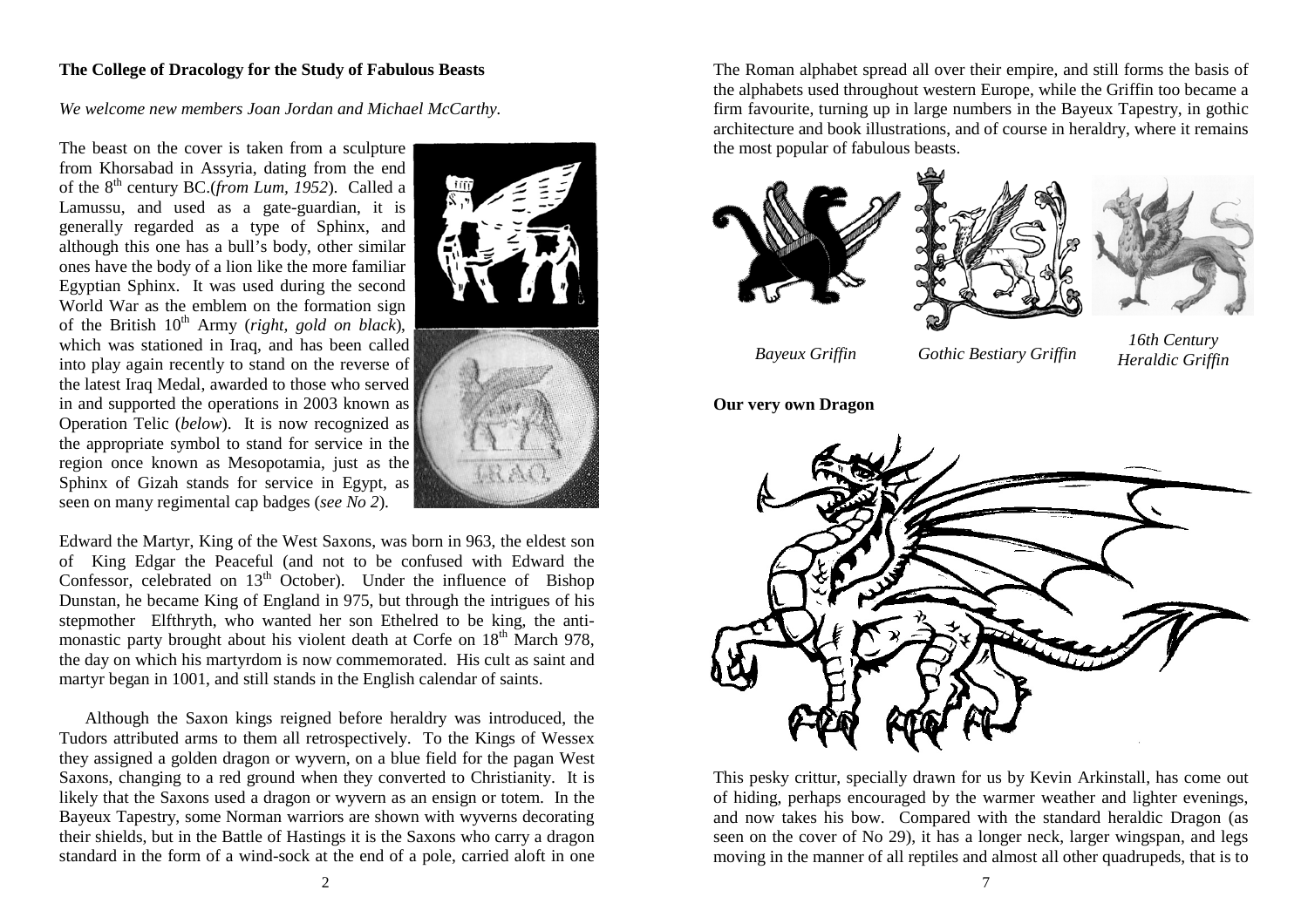## **Griffin Wanderings**



*Griffin Guardian of Minos in the Throne Room of the Palace at Knossos in Crete, 1500-1400 B.C.*

According to David Sacks in his book *The Alphabet* (London, 2003), the Griffin was one of the things besides the Alphabet, that the ancient Greeks

borrowed from the Phoenicians, others being improved ship designs, navigation techniques, tree-of-life designs in art, and the goddess Astarte (Ashtoreth in the Bible), whom they re-named Aphrodite, possibly due to mistaking some of the letters. Greeks took their alphabet to Italy (along with the Griffin), where it was borrowed by the Etruscans, and this is probably when the Griffin became the symbol of Perugia, the chief Etruscan town, which remains as their coat of arms to this day (*see right*). In turn, the Etruscan alphabet was borrowed by

their neighbours, the Romans. In each case, the alphabet was adopted into an



entirely different language, and adapted to its new sounds as required, for a hitherto unwritten speech-system. The Griffin, too, seems to have been welcomed at each stage, and certainly the Romans made much use of it in their architectural decorations (*see left*).

place (*left*) but brought to the ground nearby (*right*), in a short scene where the action moves from right to left (*see also No 23*).



 In modern heraldry, dragons and wyverns appear in many West Country arms, in Somerset, Dorset and Wiltshire, and a golden Wyvern on a blue square was the badge of the 43rd (Wessex) Infantry Division (*below*) that

fought from the Normandy landings in June, 1944, across France and Belgium, at the forcing of the Rhine crossing in March, 1945, and then across Germany up to the final surrender in May of that year. Recently, with talk of Regional Assemblies, a suggestion for a Flag for Wessex has been put forward in *Flagmaster, The Journal of the Flag Institute, No 96 (Winter 1999)* which has a golden Wyvern on a red field (*below*). Since the Norman Conquest, Wessex has had no place as an official name for anywhere, but Thomas Hardy revived it



in his novels as the name for the West Country in general and it became very



popular in tourist circles. Now a Royal Prince has been created the Earl of Wessex, but will it remain a romantic fancy or will a Western Region take it as its official name? It is too soon to say. For some y e ars Viscount Weymouth (now the Marquess of Bath)

promoted the idea of a Wessex government, but it is doubtful whether the proposed Regional Assembly is quite what he had in mind.